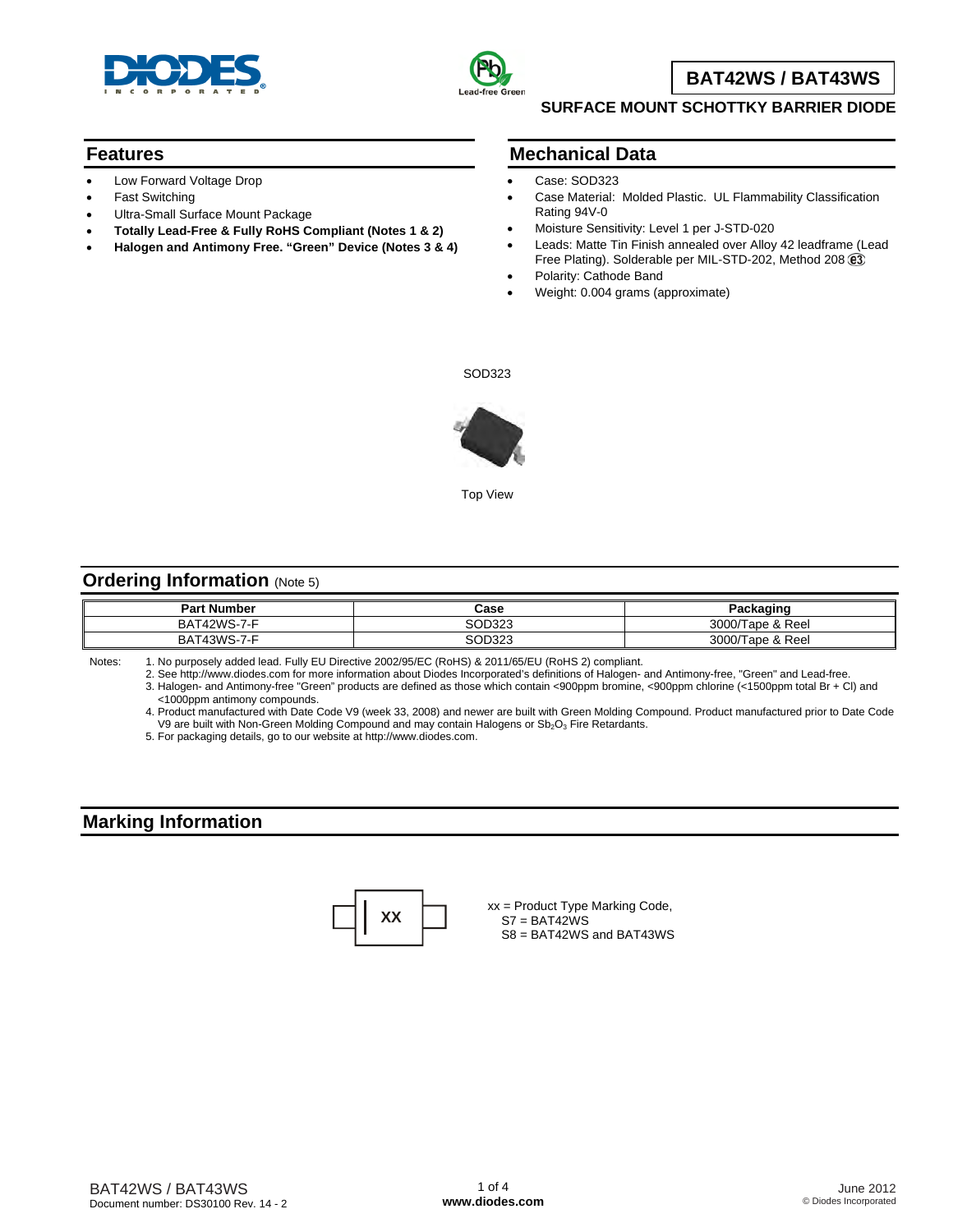

## **Maximum Ratings** @T<sub>A</sub> = 25°C unless otherwise specified

| <b>Characteristic</b>                                                                         | Symbol                                | Value | Unit |
|-----------------------------------------------------------------------------------------------|---------------------------------------|-------|------|
| Peak Repetitive Reverse Voltage<br><b>Working Peak Reverse Voltage</b><br>DC Blocking Voltage | <b>VRRM</b><br>V <sub>RWM</sub><br>VR | 30    |      |
| RMS Reverse Voltage                                                                           | V <sub>R(RMS)</sub>                   | 21    |      |
| Forward Continuous Current (Note 6)                                                           | <b>IFM</b>                            | 200   | mA   |
| Repetitive Peak Forward Current (Note 6)<br>@ t < 1.0s                                        | <b>IFRM</b>                           | 500   | mA   |
| Non-Repetitive Peak Forward Surge Current<br>@t < 10ms                                        | <b>IFSM</b>                           | 4.0   |      |

# **Thermal Characteristics**

| <b>Characteristic</b>                               | Svmbol    | Value           | Unit |
|-----------------------------------------------------|-----------|-----------------|------|
| Power Dissipation (Note 6)                          |           | 200             | mW   |
| Thermal Resistance Junction to Ambient Air (Note 6) | $R_{AJA}$ | 625             | °C/W |
| Operating and Storage Temperature Range             | J, ISTG   | $-55$ to $+125$ |      |

# **Electrical Characteristics** @TA = 25°C unless otherwise specified

| Characteristic                     |            | Symbol         | Min  | Max  | Unit | <b>Test Condition</b>                                                            |
|------------------------------------|------------|----------------|------|------|------|----------------------------------------------------------------------------------|
| Reverse Breakdown Voltage (Note 7) |            | $V_{(BR)R}$    | 30   |      | V    | $I_R = 100 \mu A$                                                                |
| Forward Voltage Drop               | Both Types | VF             |      | 1.0  | V    | $I_F = 200mA$                                                                    |
|                                    | BAT42WS    |                |      | 0.40 |      | $I_F = 10mA$                                                                     |
|                                    | BAT42WS    |                |      | 0.65 |      | $I_F = 50mA$                                                                     |
|                                    | BAT43WS    |                | 0.26 | 0.33 |      | $F = 2.0mA$                                                                      |
|                                    | BAT43WS    |                |      | 0.45 |      | $I_F = 15mA$                                                                     |
| Reverse Current (Note 7)           |            | lR             |      | 500  | nA   | $V_R = 25V$                                                                      |
|                                    |            |                |      | 100  | μA   | $V_R = 25V$ , $T_J = 100^{\circ}C$                                               |
| <b>Total Capacitance</b>           |            | $C_{\text{T}}$ |      | 10   | pF   | $V_R = 1.0$ , f = 1.0MHz                                                         |
| Reverse Recovery Time              |            | $t_{rr}$       |      | 5.0  | ns   | $I_F = I_R = 10mA,$<br>$I_{rr} = 0.1 \times I_R$ , R <sub>L</sub> = 100 $\Omega$ |

Notes: 6. Part mounted on FR4 PC Board with recommended pad layout, which can be found on our website at [http://www.diodes.com.](http://www.diodes.com)

7. Short duration pulse test used to minimize self-heating effect.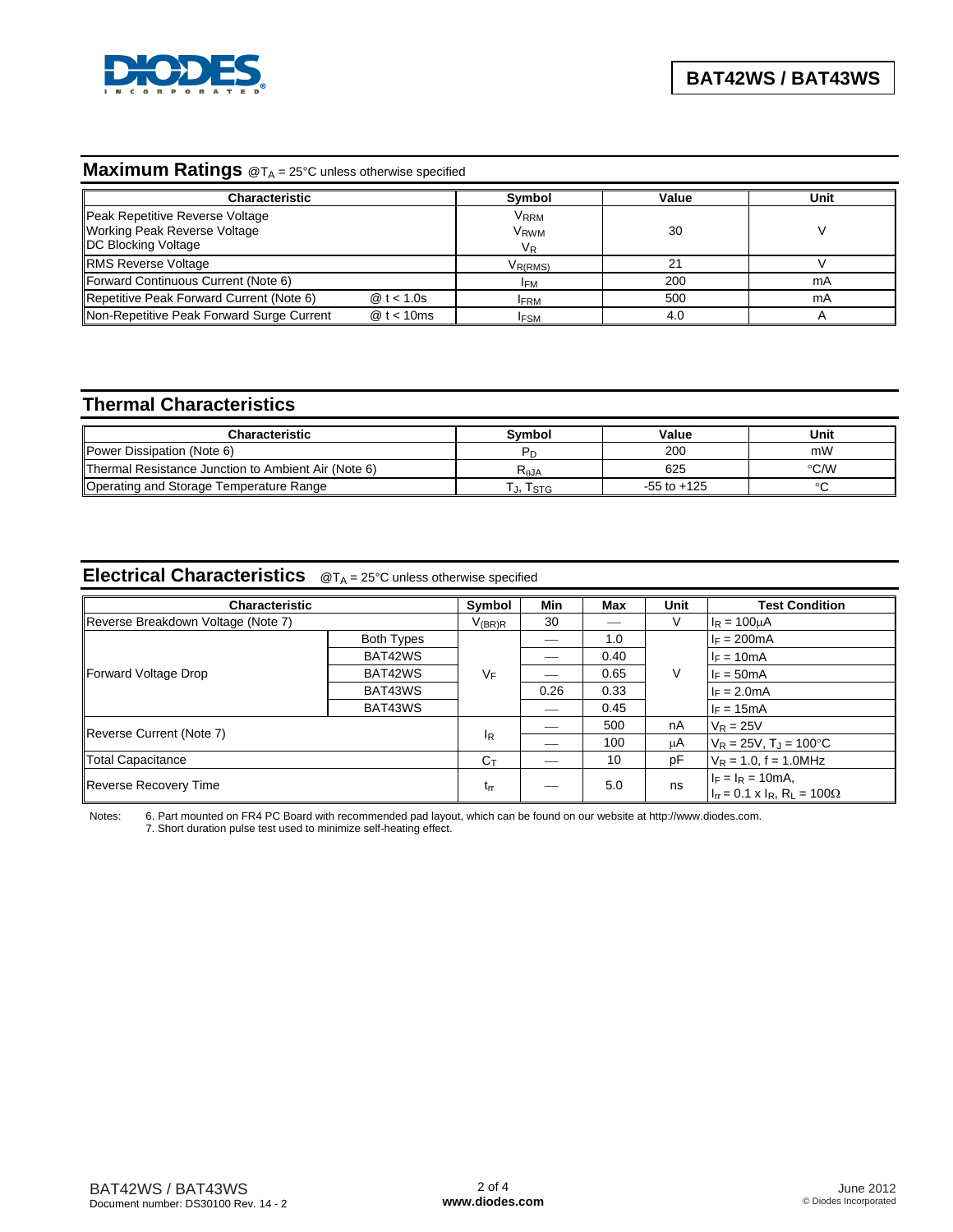

**BAT42WS / BAT43WS**



# **Package Outline Dimensions**



| <b>SOD323</b>            |      |      |  |
|--------------------------|------|------|--|
| Dim                      | Min  | Max  |  |
| A                        | 0.25 | 0.35 |  |
| в                        | 1.20 | 1.40 |  |
| С                        | 2.30 | 2.70 |  |
| н                        | 1.60 | 1.80 |  |
| J                        | 0.00 | 0.10 |  |
| κ                        | 1.0  | 1.1  |  |
| L                        | 0.20 | 0.40 |  |
| м                        | 0.10 | 0.15 |  |
| α                        | n۰   | 8°   |  |
| l Dimensions in mm<br>ΔI |      |      |  |